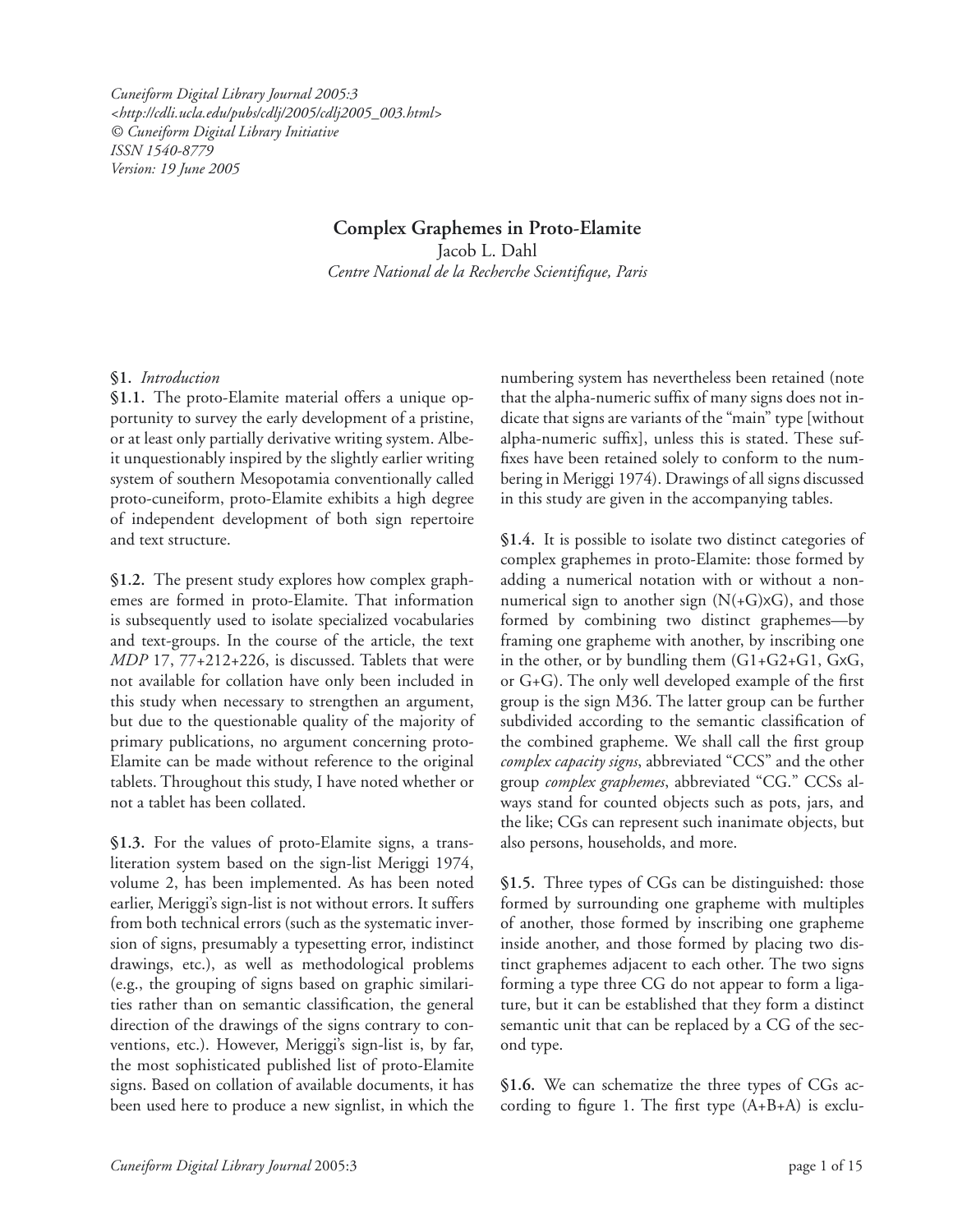

*Fig. 1. Three types of complex signs in the proto-Elamite corpus.* 

sively used to write "names" of households. One exception is M370+SIGN+M370, which is here analyzed as a type two CG since it is probably a variant writing of M370b+SIGN (see below). There is a possible temporal divergence between types two and three; they seem to appear together only in what is perhaps an early stage of standard proto-Elamite. In late standard proto-Elamite, if such a distinction can be made at all, we find primarily type two (AxB).

**§1.7.** Type two CGs designate households, products, and humans, and may, in certain contexts, be syllabic signs. Type three CGs (A+B or B+A) has, so far, only been found to denote households. The household CGs, whether written with CGs of type two or three are by far the most numerous of all CGs.

### **§2.** *Complex Capacity Signs*

**§2.1.** The most common CCS is, unquestionably, M36. No other graphemes with added numerical notation exhibit the same complexity as this sign. It can be inscribed with any numerical sign from the capacity system below the value of  $N_1$  (for the relational values of the numerical signs used in the general grain capacity system, see the factor diagram below this paragraph). In the relatively few instances where M36 may be inscribed with the numerical sign  $N_{14}$ , it is apparently shorthand for  $N_{30d}$ , as suggested by the calculations in the involved texts. See for example *MDP* 6, 203 (collated), a text with too many unknowns to allow for a full identification of the listed containers; however,  $M36+1N_{14}$ must be a rather small container to conform with the total. With *MDP* 6, 355 (collated), we may infer by analogy that  $M36+1N_{14}$  is likely to be a scribal error for  $M36+1N_{30d}$  appearing twice earlier in the same text. The reverse is unfortunately completely missing, allowing no further calculations; and *MDP* 6, 375 (collated), whose calculations strongly suggest that  $M36+1N_{14}$  is indeed shorthand for  $M36+1N_{30d}$ . Where the copy of *MDP* 26, 125 (not collated) has a broken M260, we can expect  $M260+1N_{24}$  (see also \$2.10 below). Likewise, where the copy has  $M36+1N_{14}$ , we may infer that  $M36+1N_{30d}$  was meant. The total has  $3N_{39b}$ ,  $1N_{24}$  $1N_{30c}$ , presumably from the addition of a notation of  $4N_1$  M260(+1N<sub>24</sub>) and  $2N_{14}$  M36+1N<sub>30d</sub> (both notations presumably in the bisexagesimal system); 20  $\times$  1N<sub>30d</sub> is exactly 1N<sub>39b</sub> 1N<sub>24</sub> 1N<sub>30c</sub>, whereby we can assume a value of  $1N_{24}$  for each M260. However, this tablet was not available for collation and this argumentation serves more to correct the copy than to investigate a possible notation  $M36+1N_{14}$ . The same tablet has a scribal design which has been identified on several other tablets, including *DAFI* 1, 58 12 (not collated), one of the few Susa tablets found in secure context (the other attestations are the two parallel texts *MDP* 6, 263 and 387 (both collated); *MDP* 6, 308; *MDP* 17, 5, 162 and 326 (all collated); *MDP* 26, 4 (not collated); and *MDP* 26S, 5016 (collated)).



**§2.2.** M36 always appears in a position in the sentence believed to be reserved for that of a counted object. It is usually thought to represent a smallish container of grain. When M36 is inscribed with a numerical sign, the resulting CCS presumably indicates a particular quantity of grain. Additionally, when M36 is inscribed with a specific grapheme, the resulting CG probably indicates that a specific quality of grain is meant. Adding a non-numerical sign to M36 inscribed with a numerical notation probably indicates both the quantity and the quality of the product recorded with the following numerical notation.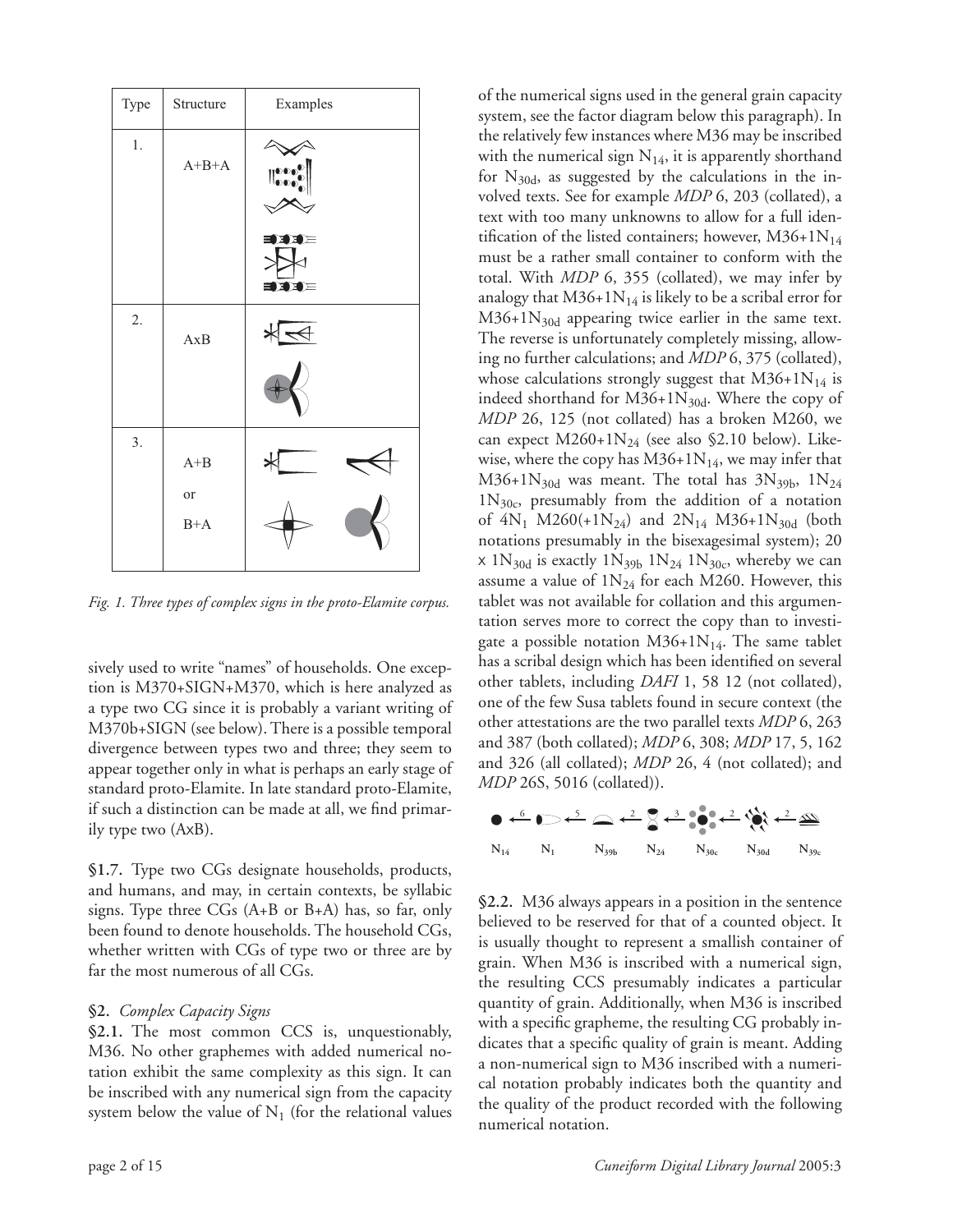**§2.3.** Meriggi's sign-list included a number of variants of M36 (Meriggi 1974, volume 2, 9; see here figure 2). These were numbered M36 a, b, c, d, e, f, g, h, i, i', j, j', k, k', l, l', l", m, m', n, o, o', p, q, r, s, s', s", t, u, and v. Meriggi  $M36_c$  corresponds to our M36+M10;  $M36<sub>d</sub>$  to our  $M36+1N<sub>39c</sub>$  (see *MDP* 17, 171 [collated]); M36<sub>e</sub> to our M36+M35 inverted;  $M36<sub>h</sub>$  to our  $M36+M343<sub>h</sub>$ inverted; i, i', j, and j' to our  $M36+1N_{39b}$ ,  $M36+1N_{39c}$ , and M36+1N<sub>30c</sub>+1N<sub>39c</sub>, all inverted; k corresponds roughly to our  $M36+1N_{14}$ ; signs M36 k' to l" correspond to our  $M36+1N_{30d}$ ; and n and o presumably to  $M36+1N_{30c}$ ; o' is our  $M36+1N_{30d}+M343_h$ ; s is  $M36+1N_{24}$ ; s' is presumably also M36+1N24 (see *MDP* 26, 2 [not collated]); s" is  $M36+1N_{30d}$  (see *MDP* 17, 152 [collated]); and t is our  $M36+1N_{24}+M343_h$ . The remaining variants in Meriggi's list are most likely based on faulty copies of the originals:  $M36_a$  is attested only once on an oblong tablet (*MDP* 17, 24), presumably belonging to an early writing stage since it is only a graphical variant of M36. We have thus reduced the number of variants of M36 by more than 50%.

**§2.4.** Three, or possibly four nonnumerical graphemes can be inscribed in M36. Of these,  $M343<sub>h</sub>$ is used in the most complex way (see also below, §3.4). The CGs M36+M10 and M36+M35 both presumably indicate containers holding a particular kind of grain. M10 is believed to be a sign for a particular quality of grain, as can be inferred from the numerous attestations of the sign alone followed by a grain notation in the capacity system (see, e.g., *MDP* 6,

| Image                    | Name                                     | Reference(s)                                                                                 |
|--------------------------|------------------------------------------|----------------------------------------------------------------------------------------------|
|                          | M36                                      |                                                                                              |
| $\bullet$                | $M36+1N_{14}$                            | See, e.g., MDP 6, 203 (collated)<br>Perhaps short-hand for $M36+1N_{30D}$                    |
| $\vert \triangle \vert$  | $M36+1N_{39B}$                           | See, e.g., MDP 17, 77+212+226<br>(collated)                                                  |
| $\frac{1}{2}$            | $M36+1N_{30}c+1N_{39}c$                  | MDP 26, 386 (not collated)                                                                   |
| <b>SI</b>                | $M36+1N_{24}$                            | See, e.g., MDP 17, 77+212+226<br>(collated)                                                  |
| <u> 양</u>                | $M36+1N_{30C}$                           | See, e.g., MDP 17, 77+212+226<br>(collated)                                                  |
| 滲                        | $M36+1N_{30D}$                           | See, e.g., MDP 6, 355 (collated)                                                             |
| $\trianglelefteq$        | $M36+1N_{39C}$                           | See, e.g., MDP 17, 48; 76;<br>77+212+226; 152; (all collated);<br>MDP 26, 324 (not collated) |
| $\overline{\mathcal{L}}$ | $M36+M343_h$                             | MDP 17, 77+212+226 (collated)                                                                |
| $\blacktriangle$         | $M36+1N_{39B}+M343_h$                    | MDP $17, 77+212+226$ (collated)                                                              |
|                          | $M36+1N_{24}+M343_h$                     | MDP 17, 77+212+226 (collated)                                                                |
| اخد<br>$\leq$            | M36+1N <sub>30D</sub> +M343 <sub>h</sub> | MDP 17, 77+212+226 (collated)                                                                |
|                          | M36+M10                                  | MDP 17, 081 (collated)                                                                       |
|                          | $M36+M343e2$                             | MDP 17, 252 (collated)                                                                       |
|                          | M36+M35                                  | MDP 06, 4994 (collated)                                                                      |
|                          | $M36_a$                                  | MDP 17, 24 (collated)                                                                        |

*Fig. 2. Variants of the sign M36.*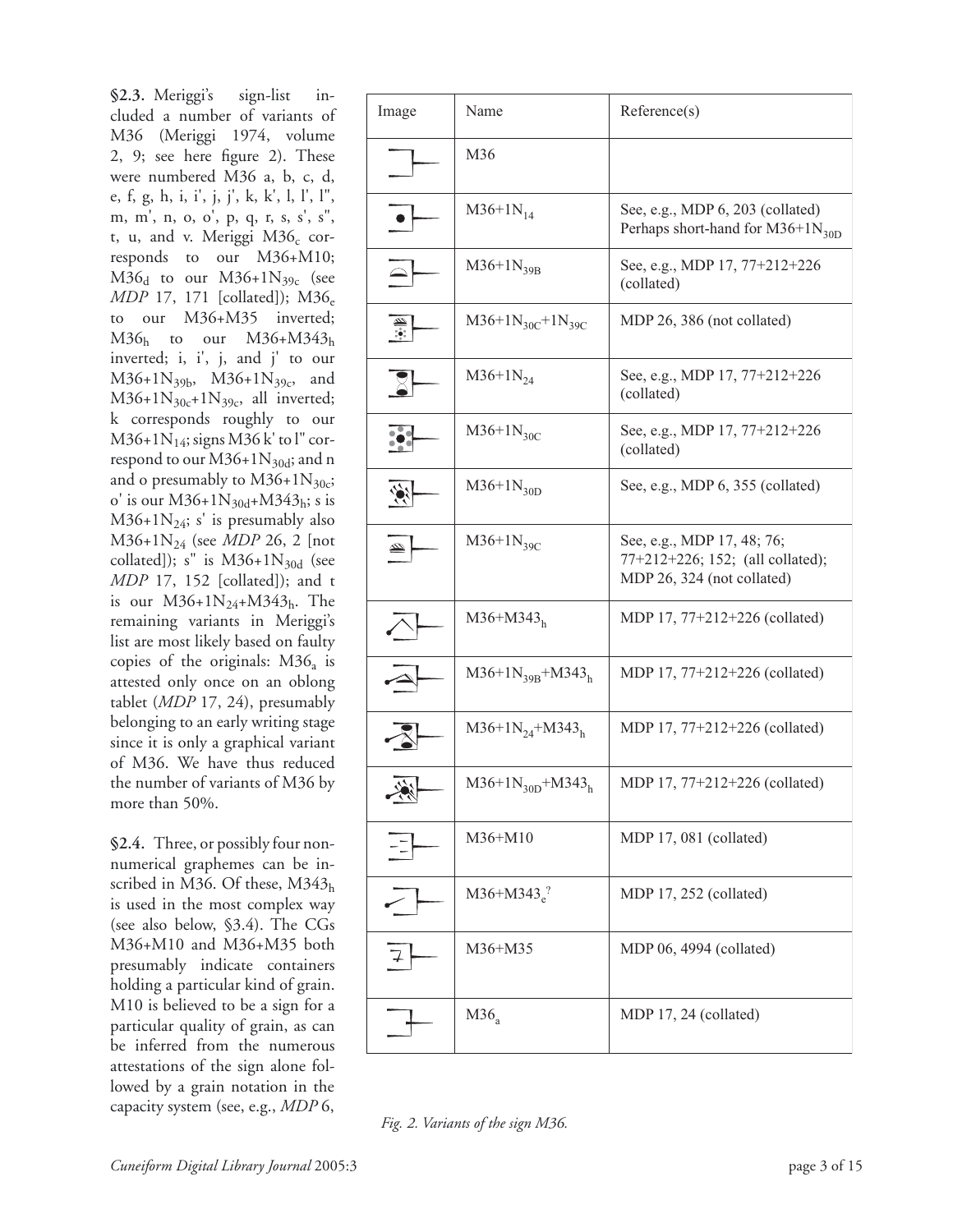334 l. 3; *MDP* 17, 26 l. 3; *MDP* 17, 81 ll. 10, 14, 18, 22, 25, and 30; note M36+M10 in the same text, l. 29 [all collated]). M35, however, never appears in a position that would suggest that it represents a product (see, e.g., *MDP* 6, 227, 240; and 355 [all collated]). Rather, M35 appears as part of sign strings that probably represent personal names, with the exception of one text, *MDP* 6, 4994 (collated). In that text it is found inscribed in M36 and appears as a counted object. I have no explanation for this.

**§2.5.** M36 (figure 3) can, with some reason, be compared with the Late Uruk sign  $NINDA<sub>2</sub>$ , since both can be inscribed with a variety of numerical signs, and both seem to represent smallish containers for grain or perhaps even a measuring device (cf. Friberg 1978-9, 21, Damerow and Englund 1989, 25 fn 77, and Englund 2004a,  $38 + \text{fn } 22$ ). The Late Uruk sign SILA<sub>3</sub>, on the other hand, is semantically different from our M36; although it can be inscribed with other graphemes, it is rarely inscribed with numerical signs.

**§2.6.** All other CCSs can be divided into two groups: those that can be classified as seemingly semantic variants of M36, and those formed by adding a numerical sign to M260. A few remaining complex graphemes with inscribed numerical sign must be treated as complex graphemes rather than complex capacity signs.

**§2.7.** Three variants of M39 (Meriggi's list of subforms of M39 should be disregarded) can be inscribed with  $N_{30d}$ . These variants are numbered M39+1 $N_{30d}$ (*MDP* 26S, 5034 [not collated]), M39<sub>c</sub>+1N<sub>30d</sub> (*MDP* 6, 356 [collated]; *MDP* 17, 376 [collated]; and *MDP*  26, 9 [not collated]), and M39<sub>ca</sub>+1N<sub>30d</sub> (*MDP* 6, 356 [collated]). They are used in a way that closely resembles that of similar variants of M36. The text *MDP* 6, 356, conforms to the superstructure of other so-called "bread and beer" texts (see, e.g., *MDP* 6, 203, 251 [note that the reverse of *MDP* 6, 251 was published as *MDP* 6, 250], and 355 [all collated]). One is tempted to suggest that the variants of M39 in this text are mere graphic variants of M36. That, however, is unlikely to be the case, since an M36 (empty) appears in the same text, and because there is a clear graphical difference between the two variants of M39. Such a differentiation cannot be observed with regard to M36.

| <b>Vessel</b><br>Grapheme     | Image | <b>Inscribed Numerical</b><br>Sign                                       | <b>Notes</b>                                                         |
|-------------------------------|-------|--------------------------------------------------------------------------|----------------------------------------------------------------------|
| M36                           |       | $1N_{39b}$ , $1N_{30c}+1N_{39c}$<br>$1N_{39c}$ , $1N_{39d}$ , $1N_{39c}$ | See \$2.3                                                            |
| $M39_{\rm a}$ / $M39_{\rm c}$ |       | $1N_{39d}$                                                               |                                                                      |
| M482                          |       | $1N_{39c}$                                                               | Non-numerical component<br>cannot be isolated.                       |
| M354                          |       | $1N_{39d}$                                                               | No non-numerical<br>component.                                       |
| M <sub>260</sub>              |       | $1N_{24}$ , $1N_{39c}$                                                   | Three graphical variants of<br>M260 can be inscribed with $N_{24}$ . |
| M288                          |       | $1N_1$ , $1N_{39b}$                                                      |                                                                      |

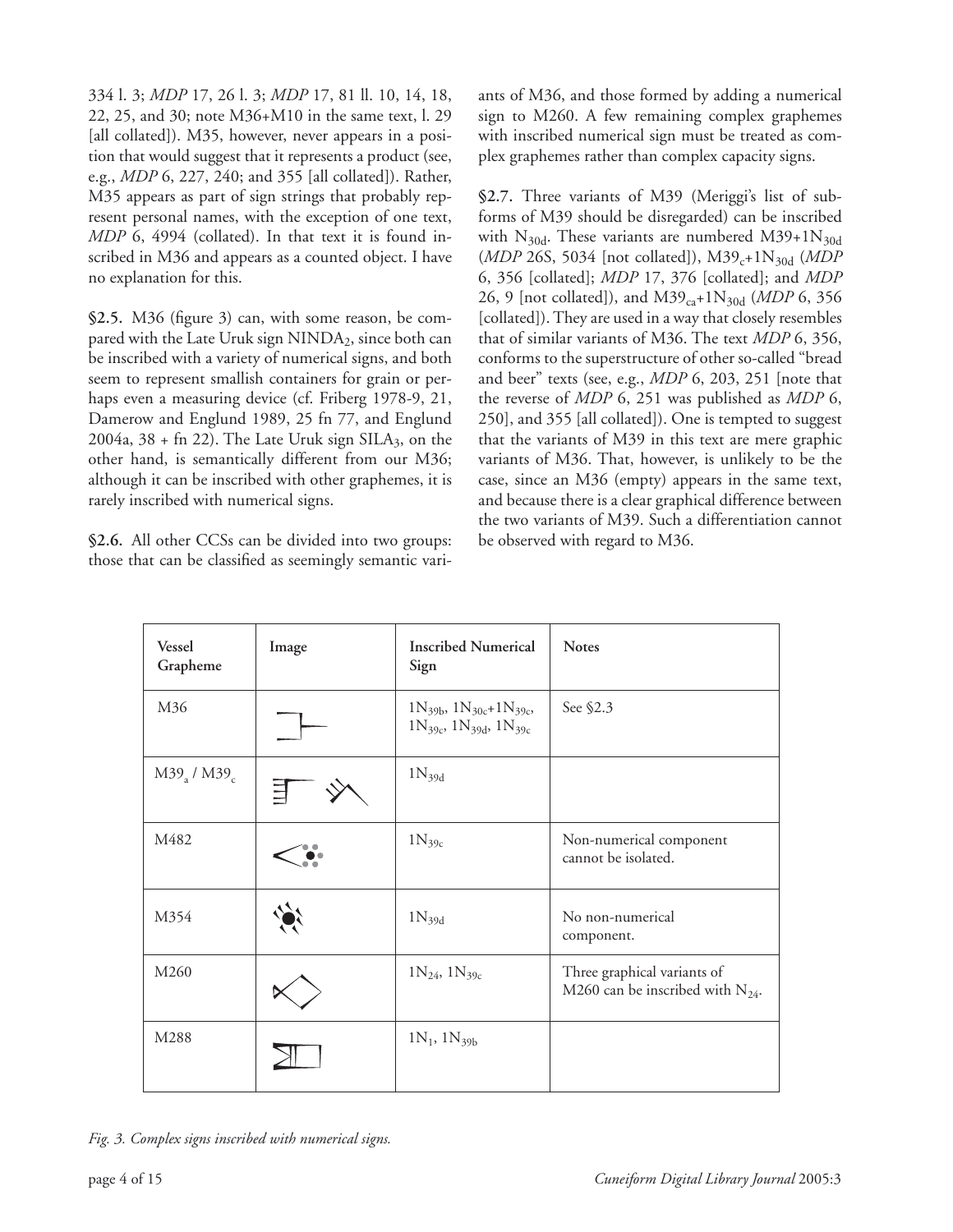**§2.8.** In the text *MDP* 26S, 4765 (collated; see also photo on pl. 21 of *MDP* 6), we find a sign that is graphically distinct from both M36 and M39, but with striking semantic similarities to both. That sign has been named M482. It represents a small container counted in the bisexagesimal system. In the same text we find  $M36+1N_{30d}$ , counted in the bisexagesimal system B#; the totals of M482 and M36+1 $N_{30d}$  are not bundled. M482 appears in Meriggi's list as number  $354<sub>e</sub>$ , that is, it is grouped as a subform of number  $354$  (=  $1N_{30d}$ ), although it is formed by adding a "hat" to number 353  $(= 1N_{30c}).$ 

One primary, and two derived capacity systems are known. One derived system is formed by hatching each numerical sign, the other by framing the entire numerical notation. Likewise, one general and one derived bisexagesimal system are known; the derived system is formed by framing the entire notation. See Englund 2004b, 115-118 + fig. 5.4.

**§2.9.** In many texts, M354 appears alone in a position where we would expect  $M36+1N_{30d}$  (see, e.g., *MDP* 6, 203, 388 [both collated], and *MDP* 26, 27 [not collated]). M354 represents in all these cases a smallish container counted (when possible to ascertain) in the bisexagesimal system (see, in particular, *MDP* 26, 27 [not collated]; cf. Friberg 1978-79, 21). M353, or  $N_{30c}$ , is apparently never found in this capacity.

**§2.10.** The sign M260 can presumably be inscribed with  $N_{30c}$ ,  $N_{14}$  and  $N_{24}$ , although only M260+1 $N_{24}$ is attested with a frequency that allows for any generalization. M260 inscribed with  $1N_{30c}$  is found in only two texts (*MDP* 26, 3 [not collated]; and Yahya 8 [not collated]). In both cases, the CCS is a counted object. The unique attestation of  $M260+1N_{14}$  (see *MDP* 6, 211 [collated]) is questionable, and no explanation of it is attempted here. On the other hand, M260–or a graphic variant–inscribed with  $N_{24}$  is frequently attested in the material. M260 is occasionally used as a simplified graphic variant of M269, a sign that may represent a jar for milk, butter, or butter oil. This classification is based on the use of this sign in several texts relating to the herding of animals, and on the graphic particularities of the variants  $M269<sub>f</sub>$  through  $M269<sub>j</sub>$ . Most proto-Elamite signs are quite abstract, and the horizontal strokes protruding from the lower part of the body of the variants  $M269<sub>f</sub>$  through  $M269<sub>i</sub>$  may not be a graphical rendering of any physical feature of a specific type of jar. It is to be anticipated that renewed archaeological research will assist in the classification of some proto-Elamite pictograms. The classification proposed here is contrary to Damerow and Englund  $(1989, 29 + \text{fn. } 96)$ , who identified all variants of M260

(M260 through M270, presumably) as proto-Elamite equivalents of proto-cuneiform DUG, a sign for a beer vessel. Whereas it is certainly true that those variants of M260 inscribed with a numerical notation, as well as probably all signs numbered M260 through M268, and certain other comparable signs, are "beer-vessels," the variants of M269 mentioned above must represent a by-product of animal-herding. The most common signs for beer and dairy product vessels are listed in figure 4 (certain signs with a graphical resemblance to the signs listed there are, however, never attested as counted objects and will be dealt with in a later study).

**§2.11.** The absolute size of the grain measures of the proto-Elamite texts is difficult to ascertain, as Damerow and Englund (1989, 26-27), have demonstrated. According to their estimate, either proto-Elamite  $N_{30c}$  or  $N_{30d}$  corresponds to proto-cuneiform  $N_{30a}$ , which may correspond to a day-ration or the absolute measure of a "ninda-bowl" (beveled-rim bowl), on average holding between 0.6 and 0.8 liters of grain. M260 inscribed with  $N_{24}$ , therefore, likely denotes a jar of considerable size used in beer production, storage, or disbursement. The same holds true for  $M264_a+1N_{24}$  attested in one text only (*MDP* 17, 132 [not collated; on loan to New Delhi]), this attestation has therefore not been included in figure 4).

**§2.12.** The only other container sign that can be inscribed with a numerical notation is M288. In *MDP*  17, 414 (not collated), a "ration text" with eleven entries, each "person" is allotted one  $M288+1N_1$ . The total is counted in the capacity system, indicating that M288 was inscribed with  $N_1$ , perhaps to indicate that each M288 held a volume corresponding to  $1N_1$  of the product being distributed. We may suspect that the containers  $(M288+1N_1)$  were counted in the bisexagesimal system. In this type of texts (the so-called bread and beer texts), the total generally gives a measure in the general capacity system or a system derived from it, calculated by adding the "known" content of the vessels (of standardized size) listed in the body of the text. These containers are often counted in the bisexagesimal system, and only rarely do we find measures in the capacity system in this kind of texts (see the documents mentioned in §2.7 above, in particular *MDP* 6, 356, listing, on the obverse, 33 containers of varying size, totaled as  $5N_1$   $2N_{39b}$   $1N_{24}$   $2N_{30c}$  of M297 on the reverse; the reverse face of this text was not copied by Scheil). In *MDP* 26S, 4755 (collated), we find one M288+1N<sub>39b</sub>. This text is broken and no interpretation can be offered here.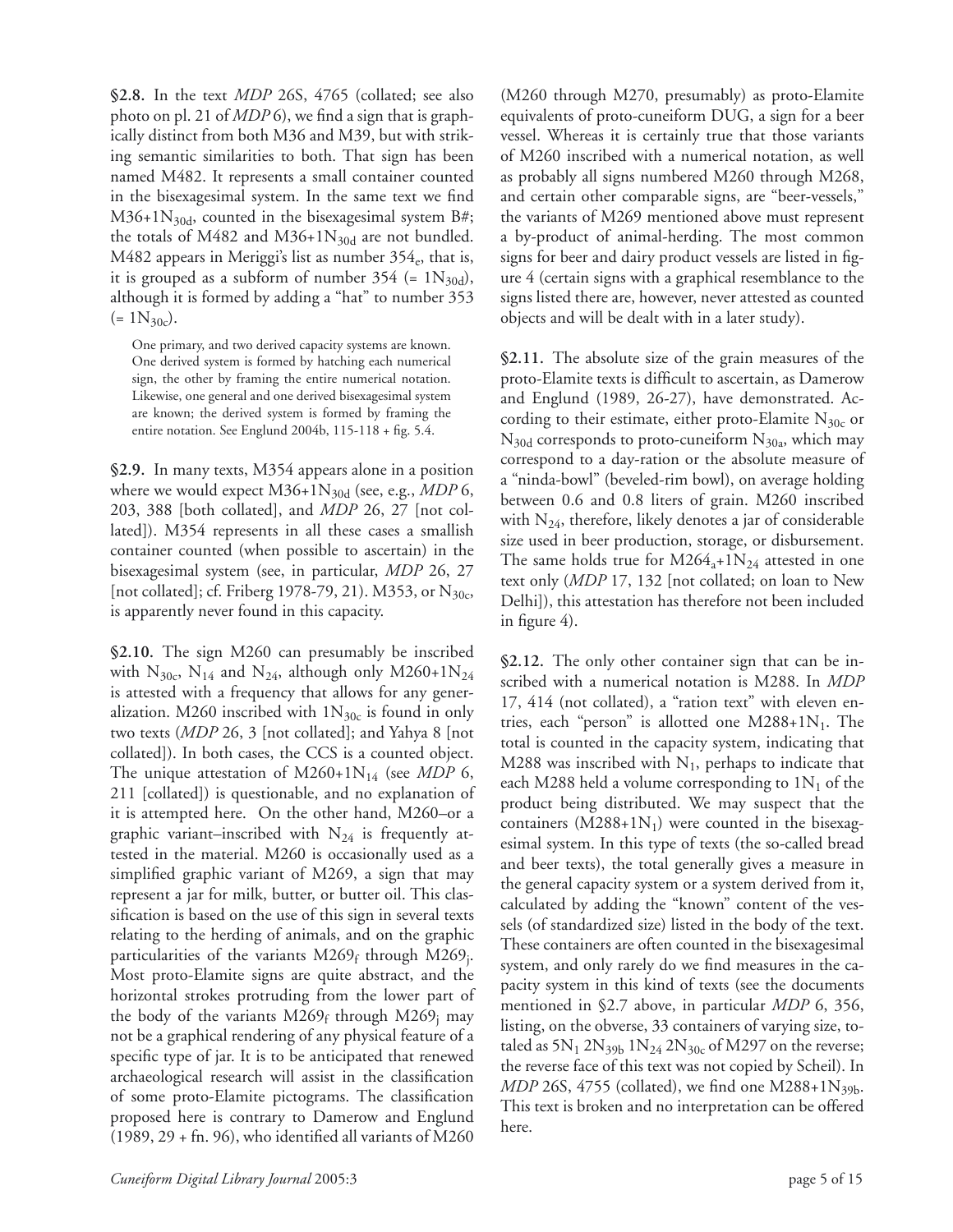| "Beer" vessels               |                   | "Dairy" vessels              |                   |  |
|------------------------------|-------------------|------------------------------|-------------------|--|
| Image (main form + Variants) | Name              | Image (main form + Variants) | Name              |  |
|                              | M260              |                              | $M269_a$          |  |
|                              | $M260+1N_{30c}$   |                              | M269 <sub>b</sub> |  |
|                              | $M260+1N_{24}$    |                              | $M269_c$          |  |
|                              | $M260+1N_{14}$    |                              | $M269_d$          |  |
|                              | $M261_a$          |                              | M269 <sub>e</sub> |  |
|                              |                   |                              | $M269_f$          |  |
|                              | $M261_d$          |                              | $M269_g$          |  |
|                              | $M263_a$          |                              | M269 <sub>h</sub> |  |
|                              | M263 <sub>b</sub> |                              | $M269_i$          |  |
|                              | M263 <sub>e</sub> |                              | $M269_i$          |  |
|                              | $M264_a$          |                              |                   |  |
|                              | M264 <sub>b</sub> |                              |                   |  |

*Fig. 4. Common proto-Elamite signs representing containers for beer and dairy products*

**§2.13.** The inscribed component of a CG can be a numerical sign without making the combined grapheme a CCS or a even a referent of a counted object.  $N_{30}$ (= M353) is found inscribed in M136, the so-called hairy triangle; it is also found alone on at least two seals (*MDP* 16, 102 and 122) and may represent some official or household. Note, however, that whereas  $N_{30c}$  is not a typical sign for a household, the common household sign M136g is also found on only two seals (*MDP*  16, 266 and 330). Two other CGs can be described as combining a numerical sign to a non-numerical sign: M351 inscribed with  $3N_1$  and M343<sub>h</sub> with an added

 $N_{30d}$  (=M354). M351+3 $N_1$  is found in several texts and is believed to represent a household (see, for example, *MDP* 17, 8, 17 and 133 [all collated]); M343<sub>h</sub>+M354 is found in only one text (*MDP* 6, 356 [collated]). It does not appear as a counted object. Numerical signs employed in the writing system as non-numerical signs will be discussed at a later date.

### **§3.** *Excursus: "The Range of Conventionalization"*

§3.1. Consistent with theories concerning the early development of writing, many proto-Elamite signs are attested in only one or a few texts each (see in particular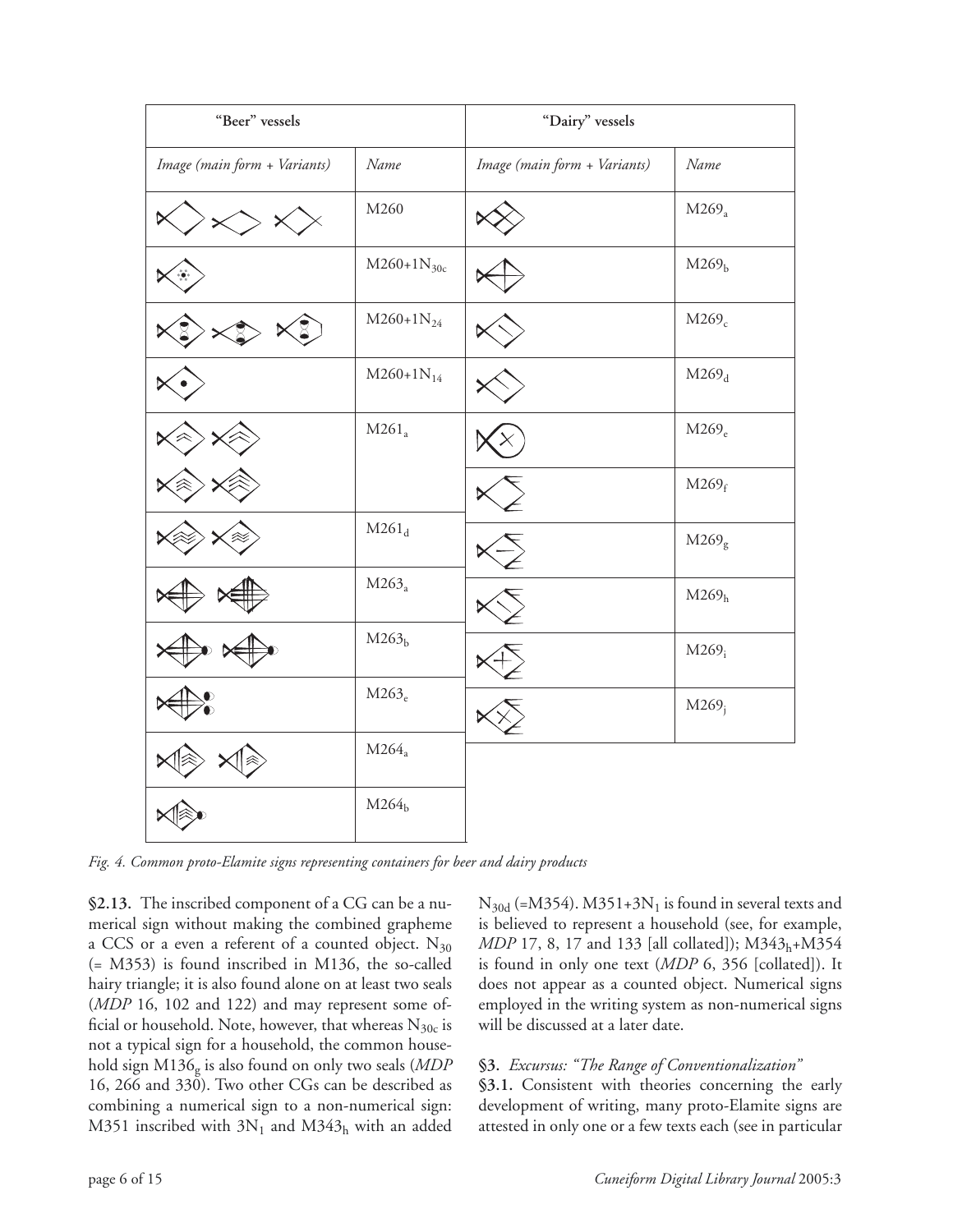Damerow 1999, 10). This lack of standardization, convincingly established for proto-cuneiform, and equally prevalent in proto-Elamite, apparently allowed the scribes who wrote the proto-Elamite tablets to generate signs in an *ad hoc* manner when needed, usually relying on a set of basic signs. Given the uneven excavation history for the majority of the proto-Elamite tablets, this information may be useful for the identification of ancient archives, otherwise forever lost to us.

**§3.2.** The short introduction to *MDP* 17 is among the few published records describing the circumstances of the discovery of the proto-Elamite tablets. Vincent Scheil gives the following account of the provenience of the tablets published by him in *MDP* 6 and 17:

*A fi rst group of texts published in MDP 6 (1905) came from two main lots discovered by J. de Morgan in 1901. One lot came from trench 24 (at a depth of 5 meters) deposited along the walls of a room; the other from trench 7 (at a depth of between 8 and 13 meters).* 

*A second group of texts was excavated after 1907, by Mr. R. de Mecquenem. It came partly from the same trench 7 (widened and deepened to 17 meters) and partly from the northwestern edge of the Acropolis (dug to a depth of 8 meters).* 

*From the same height of the ruin came the inscribed monuments of Manishtusu, Puzur-Shushinak, and the bricks of the kings of Ur and of various patesis. (MDP 17, i [translation of the author])*

**§3.3.** Unfortunately, nowhere in *MDP* 6 does Scheil provide any information as to which tablets were found in trench 24 and which in trench 7. To the best of my knowledge, no published drawings of the layout of the trenches of Morgan and Mecquenem exist. Fortunately, a few tablets were found during the later excavations on the Susa Acropolis, some of which can be directly

linked to the material from Morgan and Mecquenem's excavations (see also below). In the following, we shall use the knowledge that some signs were used only in one or a few texts not to reconstruct ancient archives but to show that the same information can be used to join fragments.

**§3.4.** According to the signlist Meriggi 1972, volume 2, the signs  $M343<sub>h</sub>$  and  $M343<sub>d</sub>$  are mirror images (see figure 5). For obvious reasons, Meriggi's numbering has not been retained here. They can be found in only one text each:  $M343_d$  in *MDP* 17, 117, and  $M343_h$  in *MDP* 17, 342 (both collated). Meriggi lists two more references for these particular variants of M343: *MDP*  17, 383 (M343h), and *MDP* 17, 402 (M343d) (both collated; see Meriggi 1974, volume 2, 216). I am unable to support this claim. Note also that Meriggi fails to record the appearance of  $M343<sub>h</sub>$  in his edition of *MDP* 17, 383 (Meriggi 1974, volume 3, 167 [text R g 9]). The sign  $M343_e$  is only attested in *MDP* 17, 252, where it is inscribed within the sign M36. It is believed to be a scribal error for  $M343<sub>h</sub>$ .

**§3.5.** M36 inscribed with M343h appears in only two texts, *MDP* 17, 77 and 212. *MDP* 17, 77, is a damaged mid-sized tablet. *MDP* 17, 212, is a smallish fragment. It appears from the copies that the two fragments are not related, but in *MDP* 17, 77, we find two M36+M343h as well as one  $M36+1N_{30d}+M343_h$ , and in *MDP* 17, 212 we find one  $M36+1N_{24}$  with an added  $M343<sub>h</sub>$  $(M36+1N_{24}+M343_h)$ , as well as a broken  $M36+1N_{39b}$ with  $M343_h$  clearly visible  $(M36+1N_{39b}+M343_h)$ . *MDP* 17, 212, joins with *MDP* 17, 77 (a physical join was confirmed in the Louvre).

| Image | Name              | Reference(s)                                                                                                                                          |
|-------|-------------------|-------------------------------------------------------------------------------------------------------------------------------------------------------|
|       | $M343_d$          | <i>MDP</i> 17, 117 (collated); counted object.<br>Perhaps a graphic variant of M376 (                                                                 |
|       | M343 <sub>h</sub> | MDP 17, 342 (collated); counted object (capacity system C and C#).<br>Note also the possible attestation of $M343h$ in <i>MDP</i> 17, 415 (collated). |
|       | $M343_h + M354$   | <i>MDP</i> 6, 356 (collated); not a counted object.                                                                                                   |
|       | M343 <sub>e</sub> | Only attested as inscribed in M36, see <i>MDP</i> 17, 252 (collated),<br>possible scribal error for $M343_h$                                          |

*Fig. 5. M343 and variants.*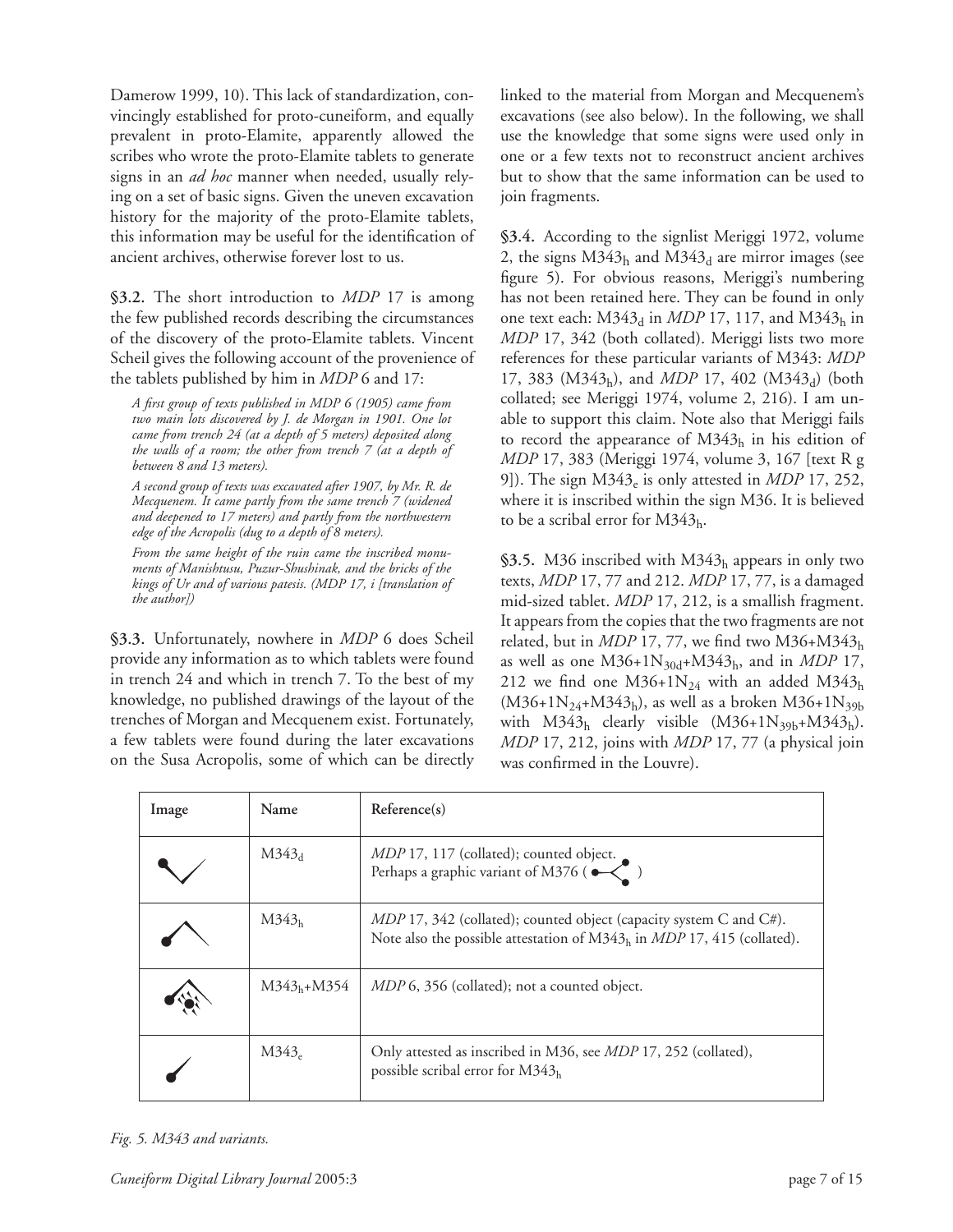

*Fig. 6. A comparison of the texts MDP 17, nos. 17, 92 and 226.* 

**§3.6.** The header and the first sign of *MDP* 17, 77, are broken off, along with the first two signs of the second column. However, by analogy with the three remaining signs of the initial string of *MDP* 17, 77 (M387<sub>ef</sub> M381)  $M249<sub>b</sub>$ ), and with the header plus initial string of the related text *MDP* 17, 92 (M327+M342 M180<sub>b</sub> M387<sub>ef</sub> M381 M263 $_{\rm bl}$ ), we are able to suggest a reading of the header of *MDP* 17, 77 (M327+M342 M180<sub>b</sub>; see figure 6). The only other text where this group of signs can be found is the small fragment *MDP* 17, 226. That fragment joins with *MDP* 17, 77 (a physical join has been confirmed in the Louvre). The archival relationship between *MDP* 17, 77 and 92, will be explored in another study.

**§3.7.** Other joins based on the distribution of signs and variants can be made in the proto-Elamite material. All of the following tablets have been collated, all joins have been confirmed in the Louvre, and all are physical joins. *MDP* 6, 366, has been joined with *MDP*  26S, 5025, based on the use of the sign  $M206$ <sub>i</sub>.  $M206$ <sub>i</sub>, perhaps a graphic variant of  $M206_g$ , a sign representing an animal by-product, is found only in *MDP* 26S, 5025, and *MDP* 6, 386. The two texts *MDP* 6, 366 and 386, are closely related; they are of almost identical size, and the break-pattern is almost identical. It is therefore highly likely that the two tablets were stored together in ancient Persia. The join *MDP* 6, 366+*MDP* 26S, 5025, is thus based on a reading of *MDP* 6, 366, which itself could only be obtained by realizing the relationship between this tablet and *MDP* 6, 386. *MDP* 17, 81, has been joined with number 347 based on the sign-group  $M294_a M050_k$  found only in this and two other texts, *MDP* 17, 36, a text with a similar scribal design (see further *MDP* 17, nos. 131, 156, 286 and 331, all with the same scribal design), and *MDP* 17, 189+336. The latter join is, in turn, based on a comparison with *MDP* 

17, 81+347, and *MDP* 17, 36 (the two fragments *MDP*  17, 189 and 336 are too small to reveal the possible existence of the same scribal design found on the other texts from the same sign-group). And, finally, *MDP* 17, 250, has been joined with number 251, based partly on the fact that this is the only text in which the sign M4 can be shown, beyond doubt, to represent a counted object.

**§3.8.** The joined tablet *MDP* 17, 77+212+226 (figure 7), is more than 75% complete, measuring  $115 \times 69 \times$ 21 mm. The surface is well preserved. The three fragments with the museum numbers Sb 22269 (*MDP* 17, 77), Sb 22380 (*MDP* 17, 212), and Sb 22393 (*MDP*  17, 226), are kept in the Louvre Museum. All three fragments were published for the first time in Scheil 1923. (I wish to thank Béatrice André-Salvini for her kind permission to study the full collection of proto-Elamite tablets in the Louvre).

**§3.9.** Proto-Elamite uses no word-dividers, and the entries are not arranged in boxes. In actuality, a proto-Elamite text is arranged sequentially and not in any visible order of hierarchies. This in-line representation of the entries is quite different from all other early writingsystems, and it may carry certain elements of language coding (cf. Damerow 1999, 7). The entries can cover all surfaces, and can run from one line to the next and from one surface onto the next. Each entry consists of a string of graphemes and a numerical notation. Most of the strings of signs in the proto-Elamite corpus are of modest length (2 - 6 signs), but some longer strings exist (see for, example *MDP* 31, 16, with 11 signs; *MDP*  6, 314, *MDP* 26S, 4758, and *MDP* 31, 37, with 10 [all collated]). The header and subscript are not followed by numerical notations. In conventioinal transliterations of proto-Elamite texts, each entry is given its own line-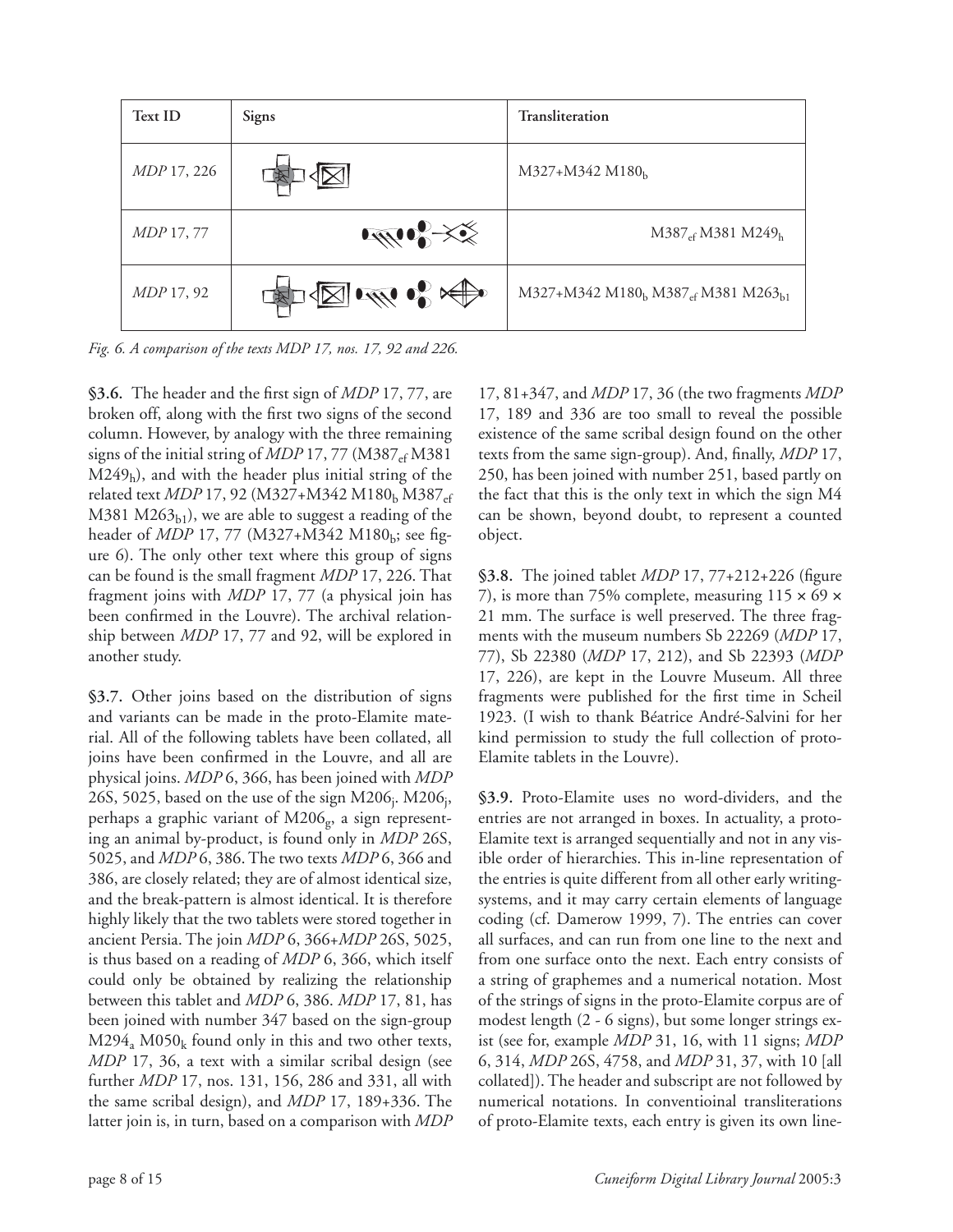



 $\mathbf{V}$  $\bullet$ 

Transliteration of *MDP* 17, 77+212+226

obverse

- 01. M327+M342 ,
- 02. M180b  $\lceil M387_{\text{ef}} \rceil M381 M249_{\text{h}}$
- $M288$  ,  $2\mathrm{N}_{\mathrm{30c}}$
- 03. M36,  $3N_{39b} X$ <br>04. [...], [...]
- $[...]$ ,  $[...]$
- 05. [...] M61a,  $2N_{30c}$
- 06.  $\begin{bmatrix} M387_a & N \end{bmatrix} \begin{bmatrix} M36 + M343_h \\ N30c \end{bmatrix}$ , 2N<sub>30c#</sub> 07.  $M36 + M343_h$ , 2N<sub>30c</sub>
- 07.  $M36+M343_h$ ,  $2N_{30c}$ <br>08.  $M266_h$ ,  $2N_{30c}$
- 08.  $M266_b$ ,  $2N_{30c#}$ <br>09.  $M328_b$ <sup>1</sup> [...]
- 09.  $[M328_b^{\text{T}}[...] M36+1N_{30c}$ ,  $1N_{34}$ <br>10.  $M288$ ,  $2N_1$
- $M288, 2N_1$
- 11.  $M36+1N_{30d}$ ,  $1N_{54}$ <br>12.  $M288$ ,  $2N_1$
- 12.  $M288, 2N_1$ <br>13.  $M36+1N_{39c}$
- 13.  $M36+1N_{39c}$ ,  $1N_{34}$ <br>14.  $M288$ ,  $2N_{39b}$ ,  $1N_{24}$
- 14. M288,  $2N_{39b}$   $1N_{24}$ <br>15. [...] X,  $1N_{24\#}$
- 15.  $\left[\ldots\right] X$ ,  $1N_{24\#}$ <br>16. M288 M377<sub>e</sub>
- M288 M377<sub>e</sub>, 1N<sub>24</sub>
- 17.  $M36+1N_{39b}$ ,  $1N_{1\#}$ <br>18.  $M36+1N_{24}$ ,  $2N_{1\#}$
- 18.  $M36+1N_{24}$ ,  $2N_{1#}$ <br>19.  $M36+1N_{39h}+M34$
- 19.  $M36+1N_{39b}+M343_h$ ,  $1N_1$ <br>20.  $M36+1N_{24}+M343_h$ ,  $1N_1$
- 20.  $M36+1N_{24}+M343_h$ ,  $1N_1$ <br>21. [...], [...]
- $[...]$ ,  $[...]$
- 22.  $M36+1N_{30d}$ , 7N<sub>1</sub><br>23.  $M36+1N_{30d}+M34$
- 23.  $M36+1N_{30d}+M343_h$ , 2N<sub>1</sub>
- 24. M387<sub>a</sub> M81  $[M36+1N_{30d}^{\dagger}, 2N_{39b}^{\dagger}]$  $1N_{30c}$
- 25. [...] , [...]
- 26.  $\Gamma$ M288<sup>-1</sup>, 1N<sub>30c</sub> 1N<sub>30c#</sub>
- 27. M81 M377<sub>e</sub>, 1N<sub>30c</sub><br>28. 「M175+M381<sup>-1</sup> M3
- $\lceil M175 + M381 \rceil M319 M2_b$ ,  $1N_1$  $1N_{39b}$

reverse

- 
- 01.  $\left[\ldots\right]$ ,  $\left[\ldots\right]$ <sup> $\left[4N_{39b} 1N_{24}^{-1} 2N_{30c}$ <br>02.  $M36+M343$ ,  $M2_b$ ,  $2N_1 2N_{39b}$ </sup>  $M36+M343_h M2_b$ ,  $2N_1 2N_{39b} 1N_{24}$  $1N_{30c}$

*Fig. 7. MDP 17, 77+212+226 (115* × *69* × *21 mm)*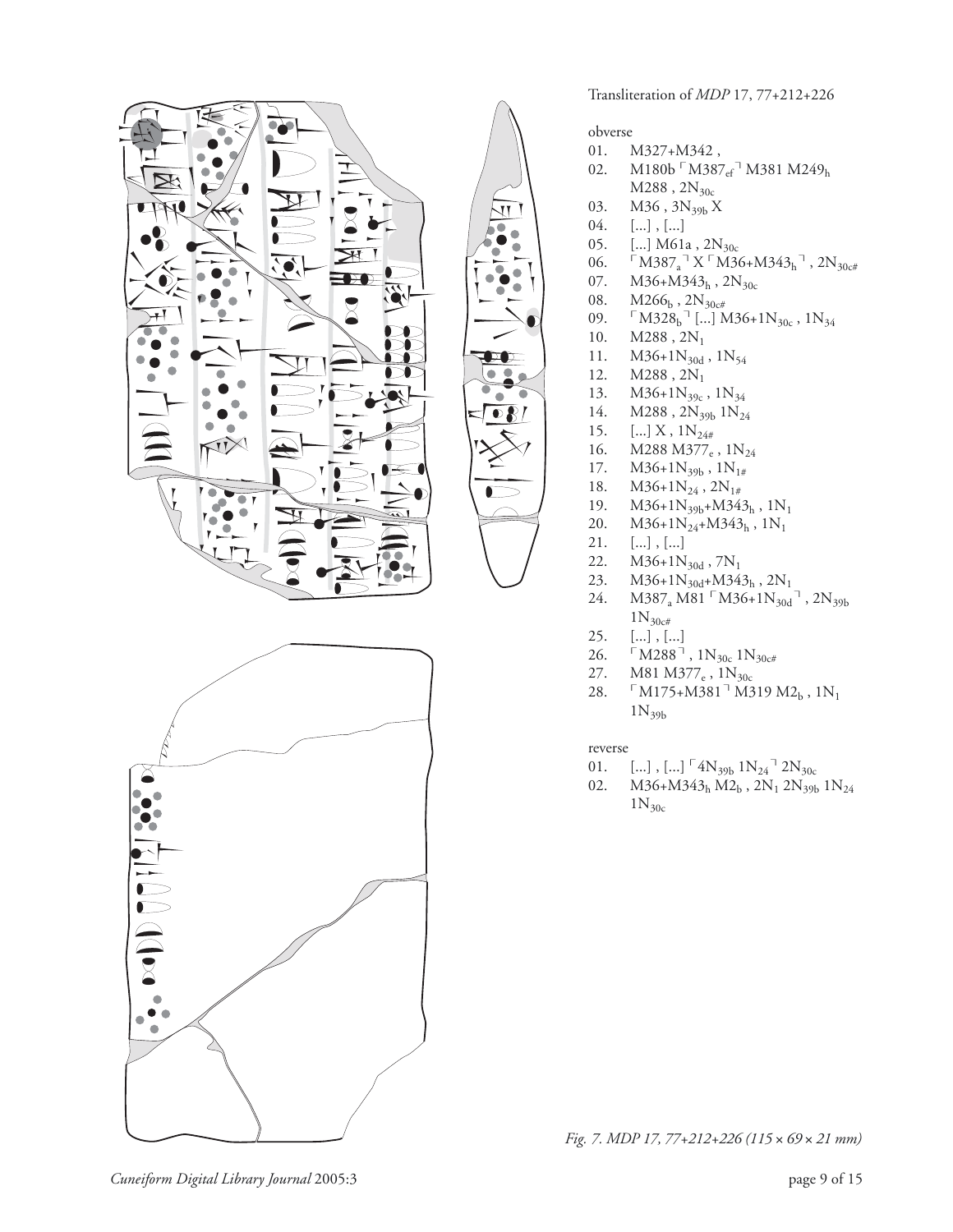number, and its two constituent parts are separated by a comma. As a rule the right edge is considered part of the obverse, and only the first entry to start on the reverse is numbered as belonging to the reverse. When the text of the obverse runs onto the reverse, that segment

of the reverse is called column 1, the segment holding the total (if present) is called column 2. If there is no spill-over from the obverse the total (if present) is coded reverse, column 1. Normally, the tablet is rotated 180 degrees on its horizontal axis to write the total (devia-

| Encircling<br>Grapheme | Complex Grapheme               | Image                | References                                                                                                                                           |
|------------------------|--------------------------------|----------------------|------------------------------------------------------------------------------------------------------------------------------------------------------|
| M54                    | $M54+M365+M54$ ;               |                      | MDP 26, 71 (not collated);<br>MDP 26S, 4804 (not collated)                                                                                           |
| M54                    | $M54+M384_i+M54_i$             |                      | MDP 6, 217 (collated)                                                                                                                                |
| M54                    | $M54+M393_f+M54_i$             |                      | MDP 17, 180 (collated);<br>MDP 26, 158 (not collated)                                                                                                |
| M153                   | M153+M320+M153                 | E II II              | MDP 26S, 4770 (collated)                                                                                                                             |
| M153                   | $M153+M377_{e}+M153$           | 17 H H<br>三三三三<br>ШU | MDP 31, 41 (collated)                                                                                                                                |
| M377                   | M377+M320+M377                 | EXXXE<br>≡ ਮ ਮ ⊨     | MDP 17, 6; 18; 93; 135; 148; 214; 426; 433;<br>447; MDP 31, 29 (all collated); MDP 26, 101;<br>172; 173; Couvent Saint-Etienne 126<br>(not collated) |
| M377                   | $M377+M377_g+M377$             | ≣ΣΣ)≡<br>ココニ<br>三人工三 | MDP 31, 37 (collated)                                                                                                                                |
| M377                   | M377+M383+M377                 | EXXE                 | MDP 26, 98 (not collated)                                                                                                                            |
| $M377_e$               | $M377_e + M320 + M377_e$       | 三三三<br>三三三           | MDP 17, 46 (collated)                                                                                                                                |
| M387 <sub>ca</sub>     | $M387_{ca} + M340 + M387_{ca}$ |                      | MDP 6, 232 (collated)                                                                                                                                |

*Fig. 8. Type one complex graphemes.*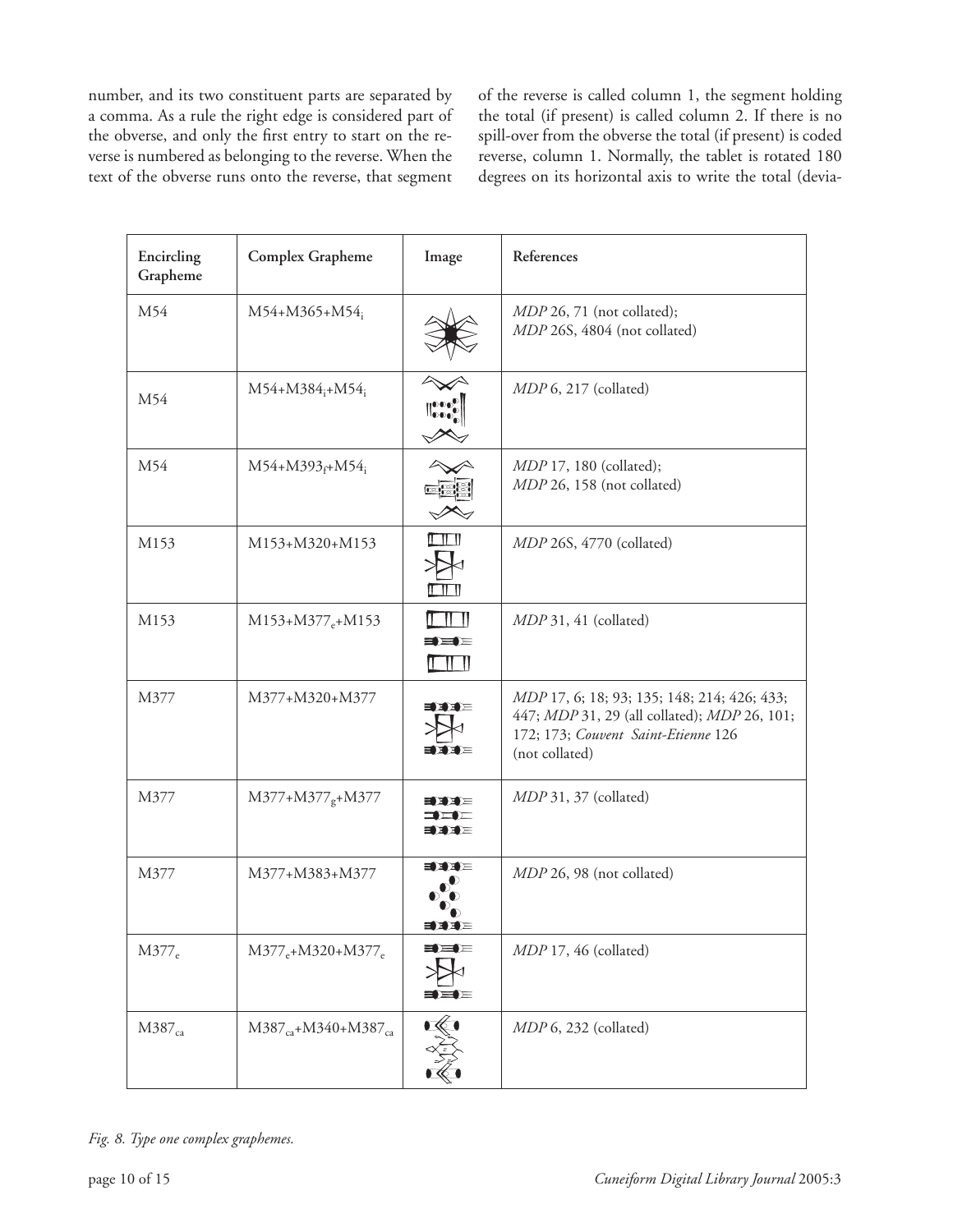| Late Uruk | Proto-Elamite |                           |  |
|-----------|---------------|---------------------------|--|
| TUR       | $M370b+SIGN$  | M370+SIGN+M370            |  |
|           |               | $\overline{\mathbf{R}}$ c |  |

*Fig. 9. Type two complex graphemes*

tions occur), and 180 degrees around its vertical axis for a continuation of the text.

**§3.10.** Although the translation of a proto-Elamite text is at present impossible, I am able to present here an outline of the content of the text in figure 7. The account pertains to the household M327+M342, presumably dealing with the rations for different "staff" members. The staff is not, apparently, differentiated by "personal names." Rather, it appears to have been made up of a number of "individuals" qualified as either  $M387<sub>a</sub>$  or  $M387<sub>ef</sub>$ . This exchange between  $M387<sub>a</sub>$  and M387<sub>ef</sub> resembles the pattern found in a specific group of texts, some identified by having the same scribal design on the reverse, others by having the same text header (see, e.g., *MDP* 17, nos. 36, 81+347 (physical join confirmed in the Louvre), 94, etc. [all collated]). The texts from this group will be dealt with at a later date. Each entry of our text consists of a broad range of grain products. There is no identifiable relationship between the entries. Note the entries in lines 9-10, 11-12, and 13-14, each counting a large number of containers of M36+1N<sub>30c</sub>, M36+1N<sub>30d</sub>, and M36+1N<sub>39c</sub>, and computing the combined capacity measure of these containers.

## **§4.** *Complex Graphemes*

**§4.1.** In the beginning of this study, I proposed to differentiate between three different types of complex graphemes on the basis of their construction. The first type was formed by encircling one grapheme with another. The second by inscribing one grapheme in another, comparable to the way complex capacity signs were formed. A third type was formed by placing two signs, known to form a type two complex grapheme, next to each other.

**§4.2.** Only four graphemes can be shown to have been used for the purpose of encircling another grapheme and forming a type one complex grapheme (A+B+A). The formation of type one CGs is described in figure 8. Of the encircling signs listed there, M54 holds a special position. It is the only asymmetric sign used in this type of CG. Its inverted form (called  $M54_i$ ) is known throughout the corpus. It is uncertain whether the particular form of the sign contains specific semantic information. Due to its particular shape, the inverted form is used together with the regular form when encircling another grapheme.

**§4.3.** The most productive group of CGs is type two. Unfortunately, it is difficult to find any pattern regarding the formation of this type of CG. A restricted number of signs that can be used to form a type 2 CG seem to exist; a revised full sign-list currently in preparation will deal extensively with this issue. The majority of the type two CGs were used to write names of households, rarely to write counted objects. A semantically, but not structurally distinct group of complex graphemes can be isolated. These are CGs that appear within the sign strings believed to represent personal names. However, some of these CGs seem to appear as counted objects as well.

**§4.4.** The sign combination M370+SIGN+M370 (figure 9) mentioned in the beginning of this study can apparently be replaced with  $M370<sub>b</sub>+SIGN.$  It is therefore included here as a type two CG. It is only found inscribed with one particular group of signs representing low-level workers, always in laborer lists. Damerow and Englund (1989) speculated that this sign was a sort of proto-Elamite equivalent to proto-cuneiform TUR due to its striking semantic and slight graphic resem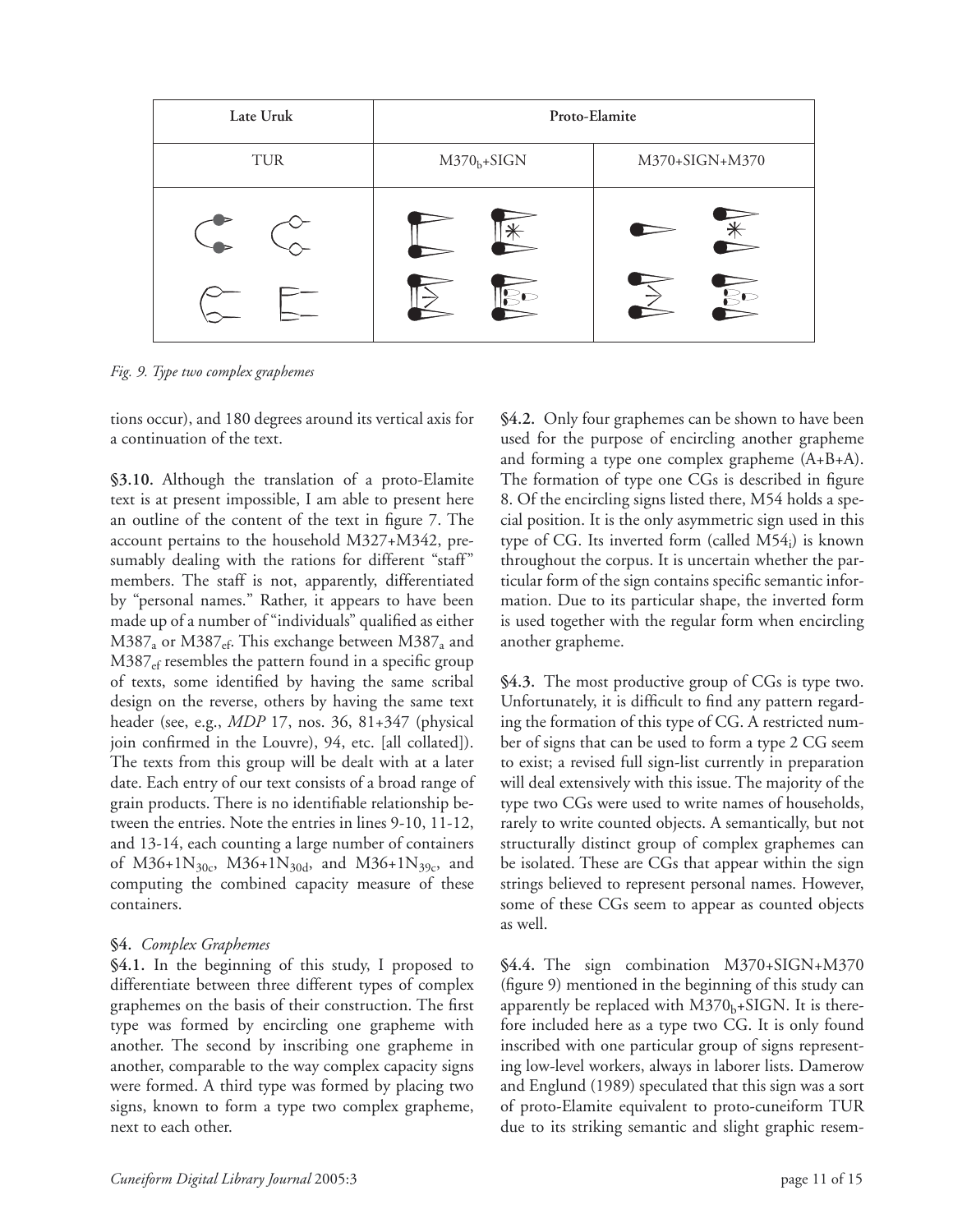blance. This seems confirmed by texts such as *MDP* 6, 246+332 (join confirmed in the Louvre, July 1988; see Damerow and Englund 1989, 57, fn 156, and perhaps add  $MDP$  6, 302), in which  $M370<sub>b</sub>+SIGN$  appears to denote a low-level worker listed after regular male and female workers (note that it is possible that M370 alone could function as shorthand for an empty  $M370<sub>b</sub>$ ).

**§4.5.** M343h (see figure 5 and §3.4 above) is attested alone only once in the corpus. In that text, *MDP* 17,  $342$ ,  $M343<sub>h</sub>$  follows M36; each appear to be independent signs (note that M36 is broken and could possibly have been inscribed with another sign). Based on an analogy with other complex graphemes, it may be argued that the meaning of M36 is the same if that sign is followed by, or inscribed with  $M343<sub>h</sub>$ . In this regard, it is gratifying to observe that in both *MDP*  17, 77+212+226 and 342, the grapheme-group M36  $M343<sub>h</sub>$  is followed by numerical notations in both the basic capacity system and the derived system C#. In the case of *MDP* 17, 77+212+226, this is recorded first as M36+M343h followed by a notation in the capacity system C# (2 $N_{30c}$ #), and then once again M36+M343<sub>h</sub>, now followed by a notation in the basic capacity system

| Sign-Cluster                            | Reference(s)                                                                   | <b>Corresponding Complex</b><br>Grapheme | Reference(s)                                                                                                                          |
|-----------------------------------------|--------------------------------------------------------------------------------|------------------------------------------|---------------------------------------------------------------------------------------------------------------------------------------|
| M362 M123 <sub>b</sub>                  | MDP 26, 387 (not collated)                                                     | $M362+M123_h$                            | $MDP$ 17, 85 (collated)                                                                                                               |
| $M207_n M362 + M41_e$                   | $MDP$ 17, 85 (collated);<br>add perhaps the fragment<br>MDP 17, 380 (collated) | [] $M362+M207$ <sub>n</sub> X            | MDP 17, 97 (not collated)                                                                                                             |
| M362 M383                               | $MDP$ 17, 85 (collated)                                                        | $M362+M383_c$                            | MDP 17, 85 (collated); MDP 17,<br>96+325 (collated); MDP 17, 97<br>(not collated); MDP 26, 217<br>(not collated: uncertain reference) |
| M362 M384 <sub>ab</sub>                 | $MDP$ 17, 191 (collated)                                                       | M362+M384 <sub>a</sub>                   | <i>MDP</i> 17, 085 (collated);<br><i>MDP</i> 17, 96+325 (collated)                                                                    |
| M365 M362                               | MDP 26, 100 (not collated)                                                     | M362+M365                                | MDP 26, 243 (not collated)                                                                                                            |
| $M362_{gc}M59_{d}$                      | $MDP$ 17, 182 (collated)                                                       | $M362+M59_d$                             | MDP 17, 97 (not collated)                                                                                                             |
|                                         |                                                                                | $M362+M59_{(d)} M1+M379_c$<br>mo         | MDP 17, 85 (collated); MDP 17,<br>96+325 (collated); MDP 17, 97<br>(not collated)                                                     |
| M362+M59 <sub>d</sub> M312 <sub>a</sub> | <i>MDP</i> 17, 96+325 (collated)                                               | $M362+M312_a$                            | $MDP$ 17, 85 (collated)                                                                                                               |

*Fig. 10. Complex Graphemes constructed with M362.*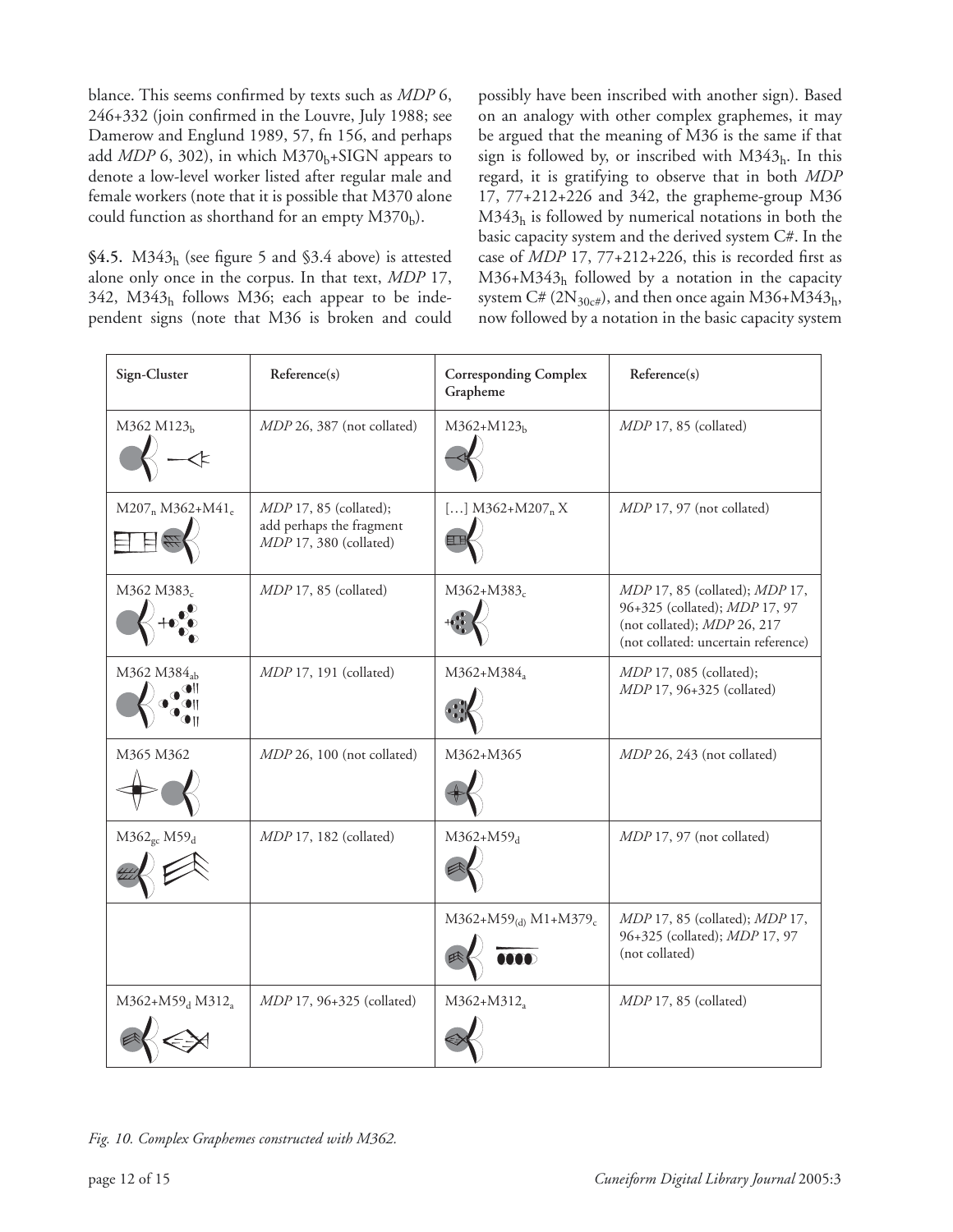(2N30c), whereas M36 M343h, in *MDP* 17, 342, is followed by one "mixed" notation  $(1N_{14} 3N_1 1N_{14\#})$  $\lceil 3N_{1\#} \rceil$ ).

**§4.6.** Several proto-Elamite graphemes can be inscribed with other graphemes. However, it appears as if the inscribed grapheme could just as well appear next to the main grapheme, without altering the semantic qualities of the combined complex sign. Perhaps the most powerful argument in favor of this observation comes from the three accounts concerning Susa animal-herders *MDP*  17, nos. 85, 96+325 (discontinuous join confirmed in the Louvre), and 97 (compare to *MDP* 26, 100 [neither text collated]). Each of these three accounts, which will be dealt with extensively at a later date, lists the animals belonging to fourteen different "houses." Two of these texts seem to record the by-products obtained from this trade, and there is even evidence to suggest that a set of production norms similar to those attested for Mesopotamian animal-husbandry from the late 3rd millennium were in place in Susa. Each house is designated by the sign M362, generally believed to be a sign for a domesticated animal of some sort, inscribed or bundled with another sign (see figure 10). However, in at least one case the same inscribed sign is positioned outside M362 (M362 M383<sub>c</sub>, see *MDP* 17, 97 obv. 11a), and inside in another (M362+M383<sub>c</sub>, see *MDP* 17, 85, obv. 13a). Further, in *MDP* 17, 191 (collated), a comparable sign  $(M384<sub>ab</sub>)$  is written in front of M362, and almost the same sign  $(M384_a)$  is found inscribed in M362 in both *MDP* 17, 85, and 96+325.

**§4.7.** *MDP* 17, 191, is, in fact, the primary document used to draw up the corresponding entry of *MDP* 17, 96+325 (see entry number 3): the archival relationship between "primary" documents (or receipts, as they are sometimes called) and accounts in proto-Elamite is only rudimentarily explored. The pair given here is the first such recorded. Note in this connection that *MDP*  17, 191, the primary document, is sealed, and *MDP*  17, 96+325, the account, is not. This is entirely uniform with late 3rd millennium Mesopotamian archival practice, but is poorly documented in contemporary documents from Late Uruk (Englund 1998, 194-195, and 2004a, 40, with fn. 23).  $M384_a$  is only found in *MDP* 17, nos. 85 and 96+325, and is likely to be merely a graphic variant of the more frequently attested sign M384ab. In *MDP* 26, 387 (not collated), we have M362 followed by M123 $_b$ , a sign-combination found in at least one of the herder texts mentioned above (see  $MDP$  17, 85, obv. 14a), where  $M123<sub>b</sub>$  is inscribed in M362.

**§4.8.** There appears to be no temporal or spatial divergence in the distribution of the signs. Sign-clusters, as well as complex graphemes made of the same components and apparently with identical meaning, appear in closely related texts, most likely originating from the same archives. In addition, it seems supported by the structure of these texts that the "grapheme groups" presented above do relate to the same semantic units. This particular group of texts may belong to an early stage of "standard" proto-Elamite.

**§4.9.** Analyzing those signs that are inscribed in or bundled with M362 occurring in the Susa animalherder texts, we see that they did not change the character of the sign M362, which continued to be counted in the decimal system, a numerical system reserved for counting discrete animate objects, in particular domesticated animals and human laborers. We can conclude that M362 alone is "animal"; M362 plus another sign "n," whether inscribed or bundled, is "animal of n." The hypothesis is that when inscribed in or bundled with M362, these signs assume the same meaning as the mark left by the branding iron of the cattle-owners; they assign the animals to a specific house, office, or perhaps person.

# **§5.** *Conclusion*

**§5.1.** The complex graphemes mentioned in the beginning of this study, those formed by adding either a numerical or a non-numerical sign to a "container" sign (or both a numerical and a non-numerical sign), represent one relatively well understood group of complex graphemes. These CCSs were invented to describe (most adequately) a certain quantity or quality, or even a particular quantity of a particular quality of a product.

**§5.2.** The second group of complex graphemes–complex graphemes formed by adding one grapheme to another or by juxtaposing two graphemes otherwise known to form an inscribed complex grapheme–was analyzed in §4 of this paper. Their formation and application was discussed. Several questions remain, and parts of that section remain speculative (the existence of a proto-Elamite syllabar cannot at present be proven).

**§5.3.** The free formation of complex graphemes in proto-Elamite comports well with the following quote from P. Damerow (1999, 12) concerning proto-cuneiform:

*This remarkable irregularity of sign usage suggests that protocuneiform writing was based on a core of standardized signs,*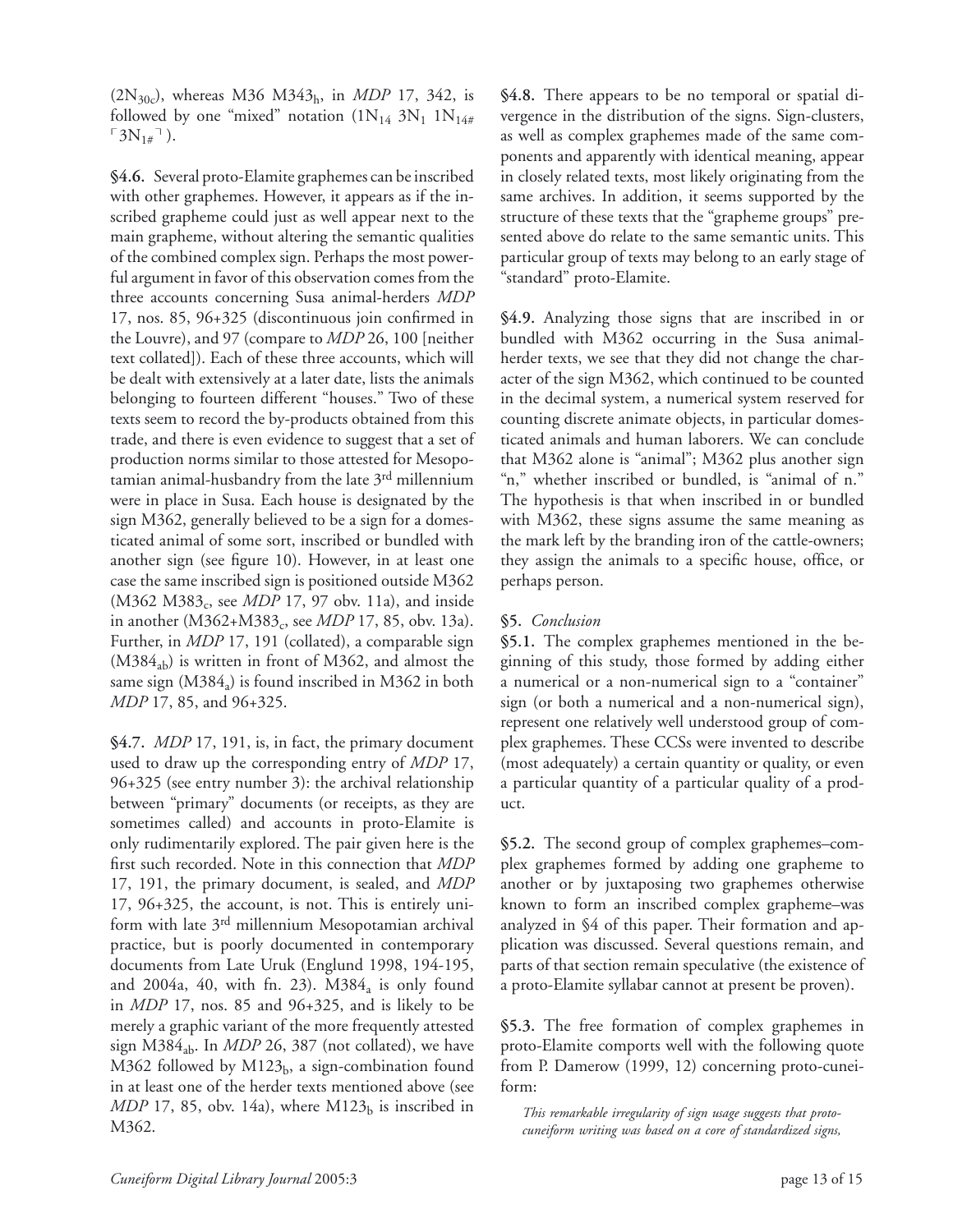which could however be flexibly complemented by modifica*tions of existing signs or by the creation of new signs which were used only in specific contexts and never developed into the standardized signs of cuneiform writing.*

Unfortunately, we know of no successor writing-system to proto-Elamite; the scant linear-Elamite material dating to some 500-700 years after the time of the proto-Elamite texts is of no use when trying to identify proto-Elamite signs.

**§5.4.** I. Gelb hypothesized that proto-Elamite, like proto-Indic (his name for the Indus writing from Harappa and Mohenjo Daro), represented a "fully developed system" with regard to phonetization (Gelb 1952: 218). Unfortunately, as Gelb himself stated, his assertion was based on a very brief look at the material

(Gelb mixed both proto-Elamite and linear-Elamite texts in his analysis, as had been done to some extent by the publishers of the proto-Elamite material Scheil and de Mecquenem). However, it is worthwhile noting that since its discovery, proto-Elamite has often been viewed as an optimal candidate for decipherment.

**§5.5.** It is my working hypothesis, in agreement with the suggestions of Meriggi and others (see for example Meriggi 1969, 157, and 1975, 105; see also Vallat 1986, 338-339), that hidden in the extensive proto-Elamite repertoire of signs, mainly consisting of pictograms, is a small group of signs used only to write proper nouns personal and professional designations, toponyms and so on. That list represented a true syllabary.